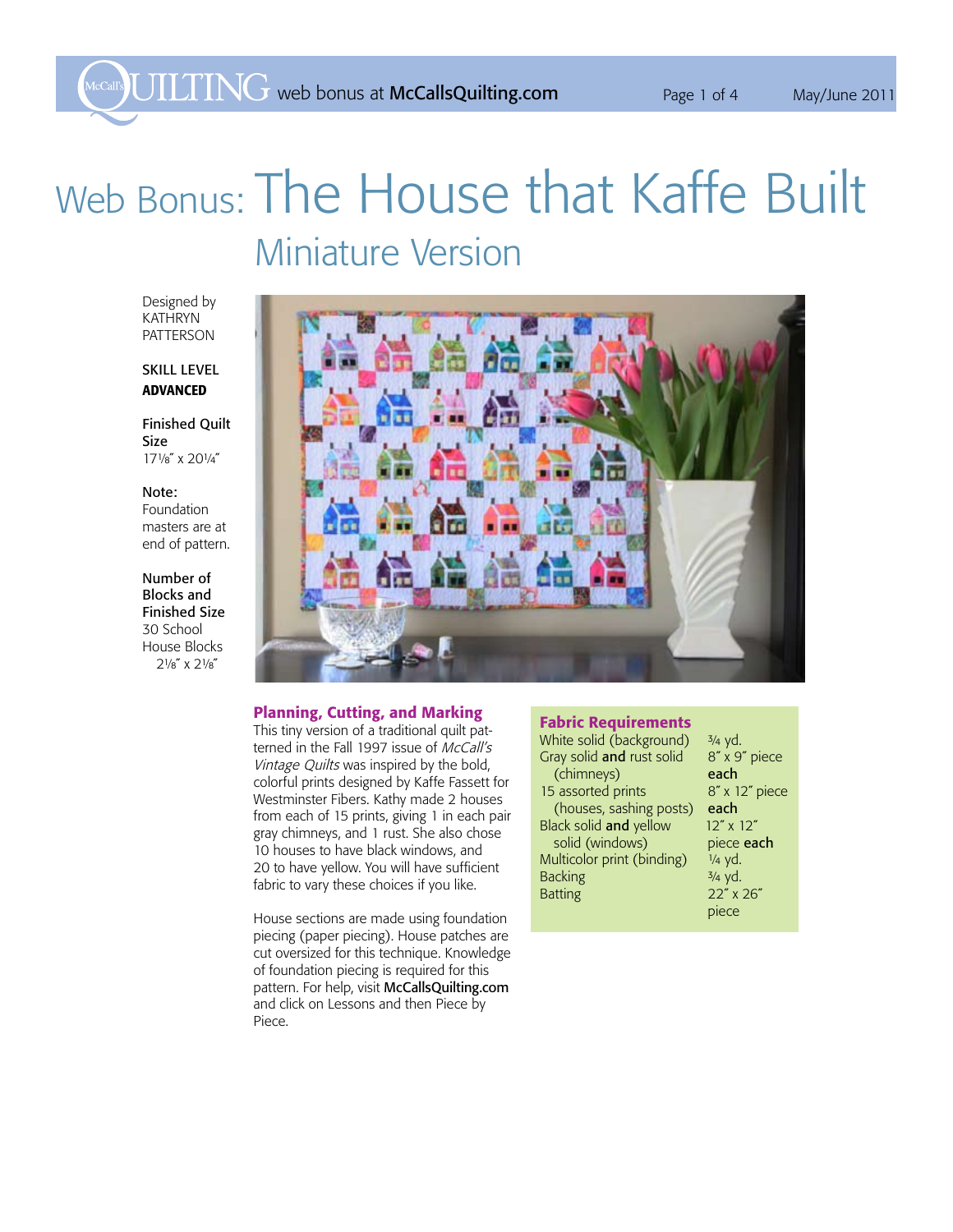McCall's  $\overline{UIIIN}$  web bonus at McCallsQuilting.com Page 2 of 3 May/June 2011

#### Cutting Instructions

# (cut in order listed)

White solid 71 rectangles  $1\frac{1}{2}$  x  $2\frac{5}{8}$  (sashing) 30 rectangles 11/4" x 13/4" (Foundation Master A, area 1) 60 rectangles 11/4" x 11/2" (B2, B5) 60 squares 11/4" x 11/4" (A4, A5) 30 strips 1" x 21/4" (D9) 60 rectangles 1" x 13/4" (B3, D8) Gray solid and rust solid—cut from each: 30 rectangles 1" x 11/4" (A2, A3) 15 assorted prints-cut from each: 2 rectangles  $1\frac{1}{2}$  x  $2\frac{1}{2}$  (B1) 2 rectangles  $1\frac{1}{2}x$  x  $1\frac{3}{4}x$  (B4) 3 squares  $1\frac{1}{2}$  x  $1\frac{1}{2}$  (sashing posts) 4 rectangles  $1\frac{1}{4}$  x 2" (D6, D7) 2 rectangles  $1\frac{1}{4}$  x  $1\frac{3}{4}$  (C5) 2 rectangles  $1'' \times 13/4''$  (C4) 10 rectangles 1" x 11/4" (C2, C3, D1, D4, D5) Black solid 30 squares 11/4" x 11/4" (C1, D2, D3) Yellow solid 60 squares  $1\frac{1}{4}$  x  $1\frac{1}{4}$  (C1, D2, D3)



Assembly Diagram

## Piecing the Blocks

1 Make 30 accurate copies each of Foundation Masters A-D. Referring to foundation placement codes in Cutting Instructions and on Foundation Masters, foundation piece all units as shown in **Diagram I.** Trim excess fabric and paper along outer dashed lines on all sides. To stabilize any bias edges, do not remove paper until instructed to in Step 3.



Diagram I

2 Referring to Diagram II, sew together C and D. Add B and A to complete School House Block. Make 30 total.



Diagram II

## Assembling the Quilt Top

<sup>3</sup> Referring to the Assembly Diagram, sew 6 sashing rows using 7 assorted  $1\frac{1}{2}$  squares and 6 white  $1\frac{1}{2}$  x  $2\frac{5}{6}$  rectangles each. You'll have 3 assorted squares left over. Sew 5 block rows using 7 white rectangles and 6 blocks each. Sew rows together, alternating. Remove paper from blocks. Hint: If you have trouble removing the paper, mist back of block with a spray bottle of water and allow it to sit for 10 minutes before paper removal. To ensure misted ink does not transfer to fabric, test first using white solid fabric and printed foundation.

#### Quilting and Finishing

4 Layer, baste, and quilt. Kathy machine quilted feathered trees in the sashing areas, using a design based on a custom feathered tree by Rebecca Segura. Bind with multicolor print.

#### Further Information

Kaffe Fassett is a world-renowned color and fiber artist, author, and teacher. The updated version of his book, Welcome Home Kaffe Fassett (Landauer Publishing, 2010) is available at your local quilt shop, or online at landauercorp.com.

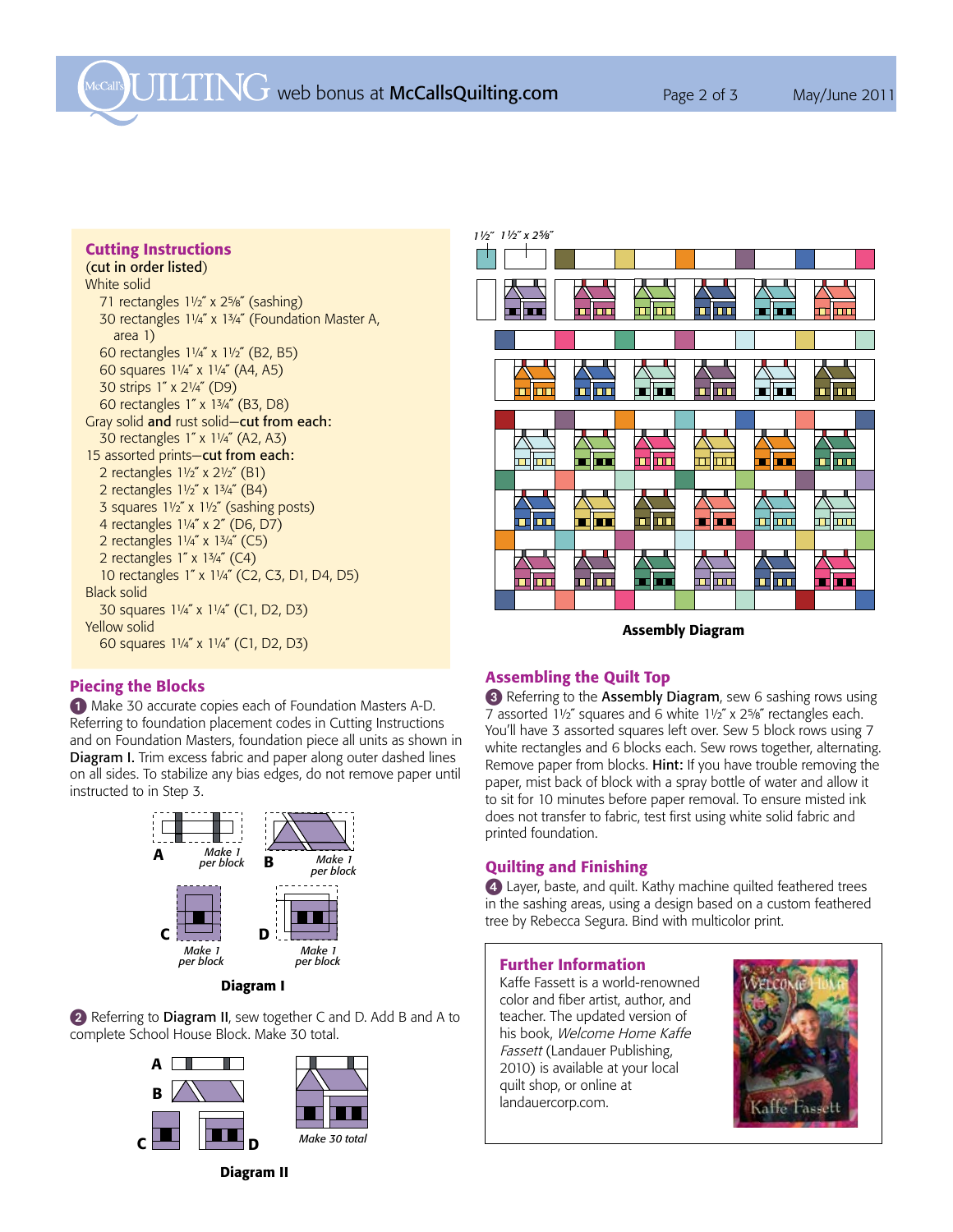# Kit Offer: The House that Kaffe Built Lap Version



This lap size version,  $67''$  x  $79\frac{1}{2}$ , is available as an exclusive kit.

After making the lap size version of this bright, happy quilt, Kathy had bits of fabric left over and an impulse to keep on making house blocks. With that, the miniature version of the quilt was born! If you purchase the lap size quilt kit, you may find you have sufficient remaining fabric to make the mini quilt, as Kathy did. Happy sewing!





## Exclusive Kit

A kit of similar fabrics for the 67" x 791/2" quilt top and binding is available while supplies last for \$89.99 (#MQ110602).

## Call 877-269-8024, or shop online at ShopMcCallsQuilting.com.



Backing fabric is \$57.00 (#MQ110602B).